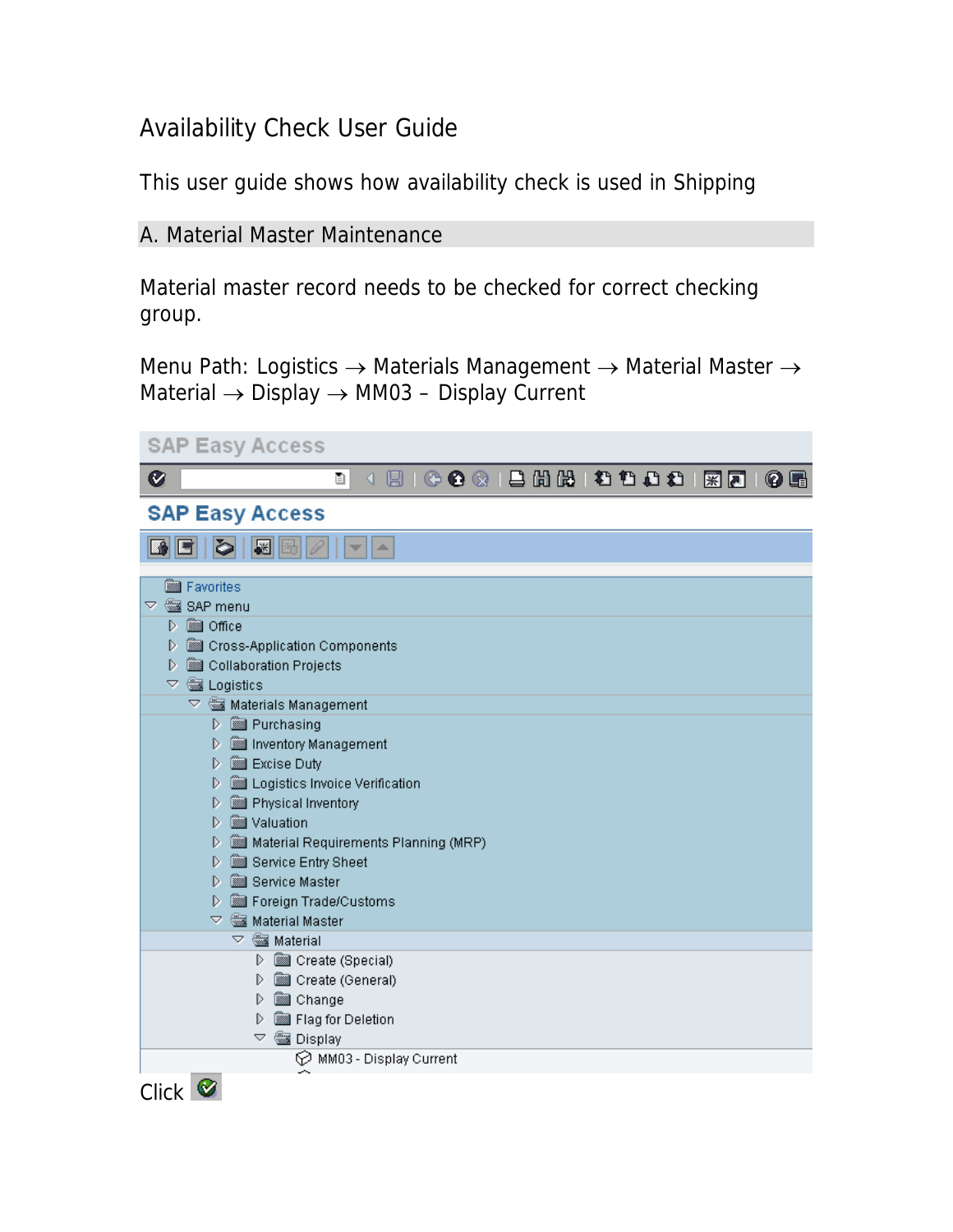## Enter Material 'M-10' and click



Select Sales: General/Plant Data in the pop-up and click

| View             | Basic Data 1                   |  |
|------------------|--------------------------------|--|
|                  |                                |  |
|                  |                                |  |
|                  | Basic Data 2                   |  |
|                  | Classification                 |  |
|                  | Sales: Sales Org. Data 1       |  |
|                  | Sales: Sales Org. Data 2       |  |
|                  | Sales: General/Plant Data      |  |
|                  | Foreign Trade: Export Data     |  |
|                  | <b>Sales Text</b>              |  |
|                  | Purchasing                     |  |
|                  | Foreign Trade: Import Data     |  |
|                  | Purchase Order Text            |  |
| MRP <sub>1</sub> |                                |  |
| MRP <sub>2</sub> |                                |  |
| MRP3             |                                |  |
| MRP 4            |                                |  |
|                  | Forecasting                    |  |
|                  | General Plant Data / Storage 1 |  |

Enter Plant '3200' in pop-up and click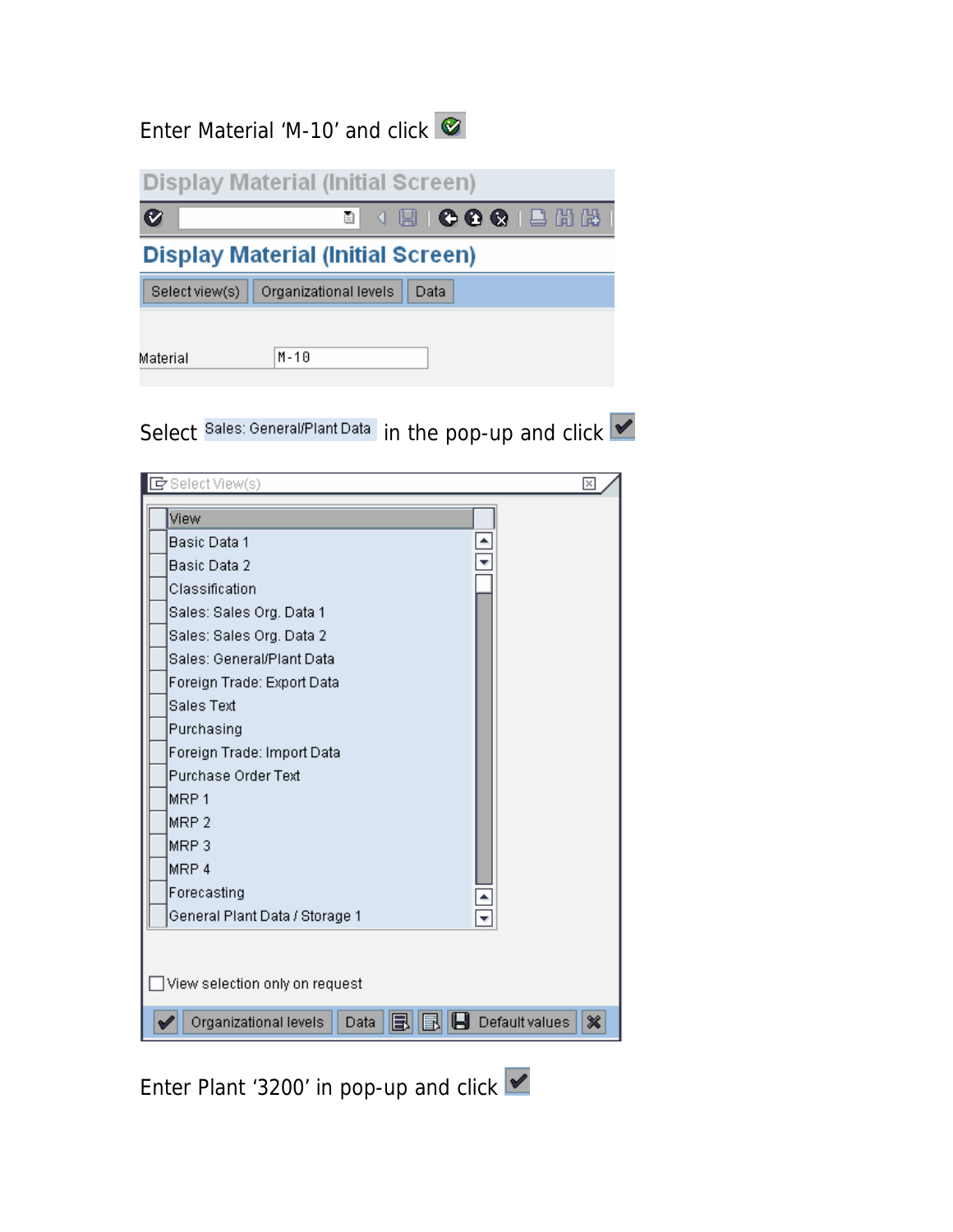| Organizational levels                       |      |  |  |  |  |  |
|---------------------------------------------|------|--|--|--|--|--|
| Plant                                       | 3200 |  |  |  |  |  |
| Sales Org.                                  |      |  |  |  |  |  |
| Distr. Channel                              |      |  |  |  |  |  |
|                                             |      |  |  |  |  |  |
| $\Box$ Org. levels/profiles only on request |      |  |  |  |  |  |
| ×<br>Default values<br>Select view(s)       |      |  |  |  |  |  |

The Checking group '02' is visible in this view.

| Display Material M-10 (Trading goods)                                                                                                                                                                                                                      |
|------------------------------------------------------------------------------------------------------------------------------------------------------------------------------------------------------------------------------------------------------------|
| 出出 20 0 0 0<br>Ø<br>◔◐⊗<br>ū<br>0 E<br>※ 2                                                                                                                                                                                                                 |
| <b>Display Material M-10 (Trading goods)</b><br>ゆ目                                                                                                                                                                                                         |
| 롦<br>噌<br>Additional data<br>Organizational levels                                                                                                                                                                                                         |
| Sales: sales\org. 2<br>Sales: general/plant<br>ङ<br>Foreign trade export<br>Sales text<br>세계별                                                                                                                                                              |
| $\bf \mathbb F$<br>$M - 10$<br>Material<br>Flatscreen MS 1775P<br>3200<br>Plant<br>Atlanta<br>4                                                                                                                                                            |
| General data<br>PC.<br>Base Unit of Measure<br>piece(s)<br>Replacement part<br>20.50<br>KG<br>Qual.f.FreeGoodsDis.<br>Gross weight<br>20.50<br>Net weight<br>Material freight grp<br>¶02<br>Availability check<br>Individual regmt<br>Appr.batch rec. req. |
| Batch management<br>Shipping data (times in days)<br>0001<br>0001<br>On palettes<br>LoadingGrp<br>Trans.grp<br>Crane<br>0<br>PC<br>0.00<br>0.00<br>Proc. time<br>Setup time<br>Base qty                                                                    |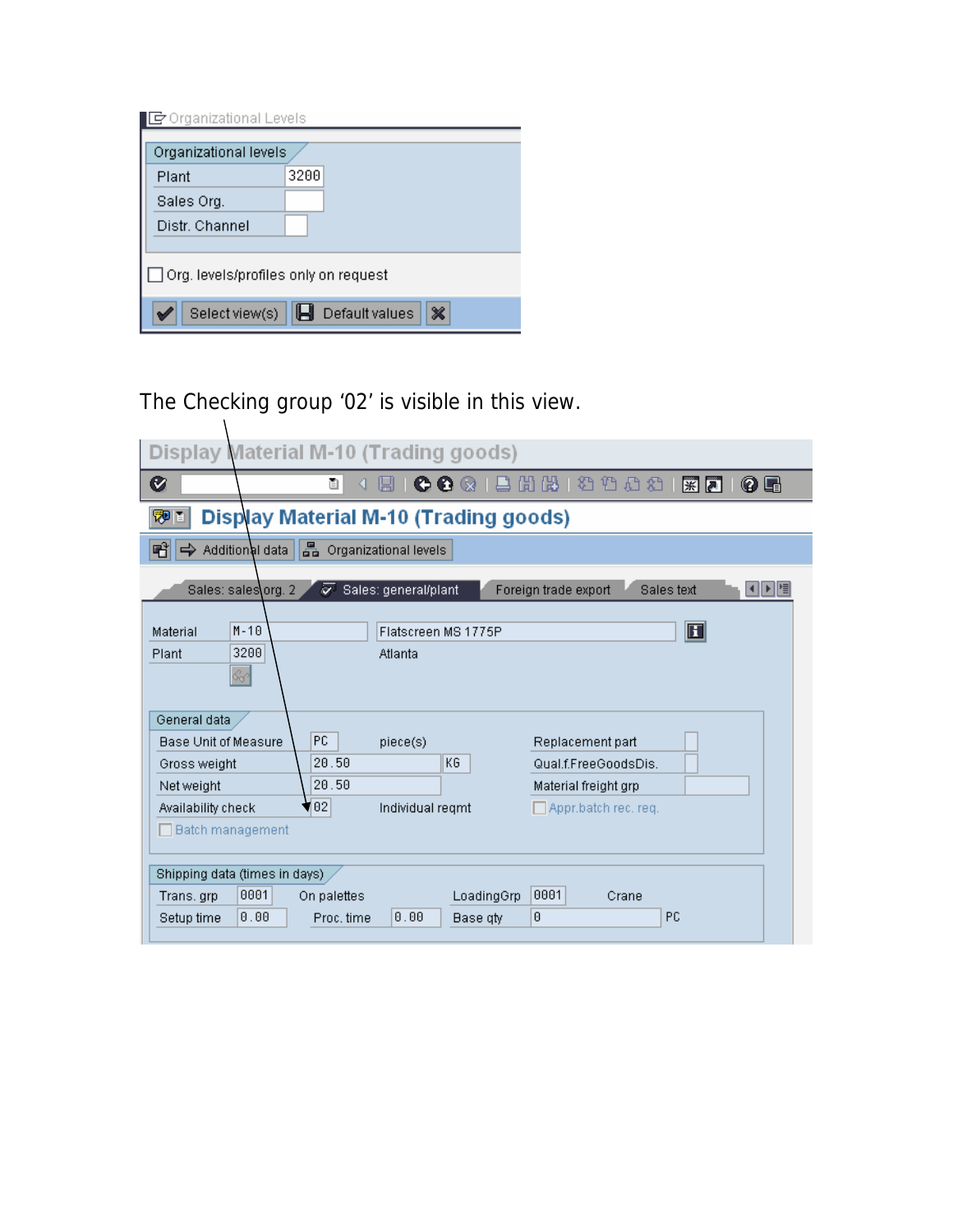## B. Availability Check in Delivery Creation

We will see availability check overview in delivery creation now

Prerequisite:

Existing order created with item having relevant schedule line for delivery.

Menu Path: Logistics → Logistics Execution → Outbound Process → Goods Issue for Outbound Delivery → Outbound Delivery → Create → Single Document → VL01N – With Reference to Sales Order

| <b>SAP Easy Access</b>                                                                                     |
|------------------------------------------------------------------------------------------------------------|
| Ø<br>Ū<br>◁                                                                                                |
| <b>SAP Easy Access</b>                                                                                     |
| K<br>盀                                                                                                     |
| Favorites<br>SAP menu<br>▽<br><b>s</b> Office<br>D                                                         |
| Cross-Application Components<br>D<br>Collaboration Projects<br>D<br><b>WE Logistics</b><br>▽               |
| Materials Management<br>D.<br>Sales and Distribution<br>D.<br>Logistics Execution<br>v.                    |
| Direct Store Delivery Backend<br>D<br><b>Sull</b> Inbound Process<br>D<br><b>《國 Outbound Process</b><br>O. |
| ▽ ▒ Outbound Delivery                                                                                      |
| <b>Solution</b> Create<br>$\triangledown$<br>Single Document<br>A                                          |
| VL01N - With Reference to Sales Order                                                                      |
| <b>Click</b>                                                                                               |

Enter Shipping Point, Selection date, Order No and click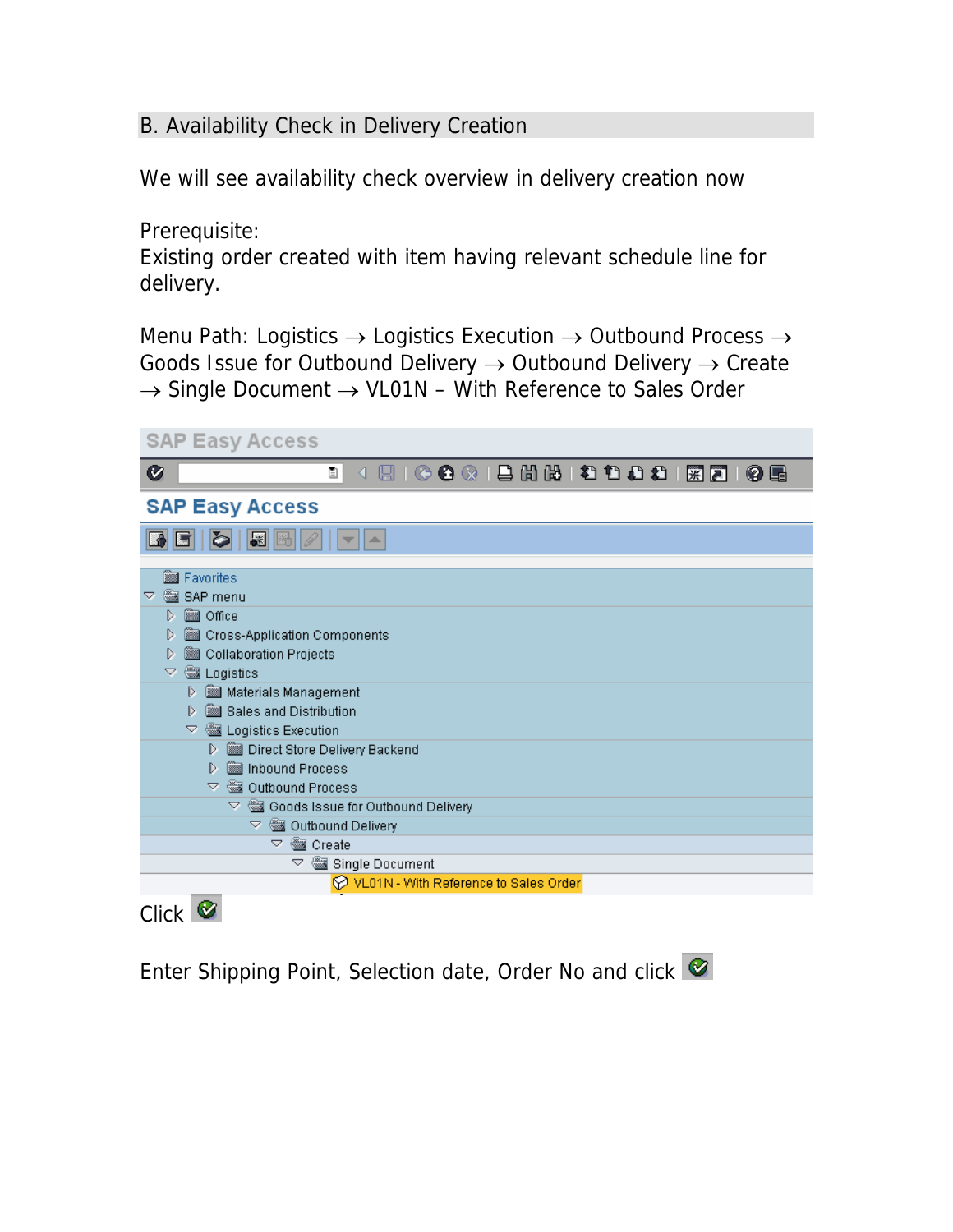|                                    | <b>Create Outbound Delivery with Order Reference</b>                  |
|------------------------------------|-----------------------------------------------------------------------|
| Ø                                  | (HICOCIBHHHDDD)<br>0 E<br>ū<br>紧圆                                     |
|                                    | <b>Create Outbound Delivery with Order Reference</b>                  |
| With Order Reference               | ∠ଅ<br>ID.<br>W/o Order Reference<br>Post goods issue<br>398<br>$\Phi$ |
| Shipping point                     | 3200<br>Shipping Point Atlanta                                        |
| Sales order data<br>Selection date | 06.12.2006                                                            |
| Order                              | 10643                                                                 |
| From item                          |                                                                       |
| To item                            |                                                                       |
|                                    |                                                                       |
| Predefine delivery type            |                                                                       |
| Delivery Type                      |                                                                       |
|                                    |                                                                       |

Following delivery creation screen is displayed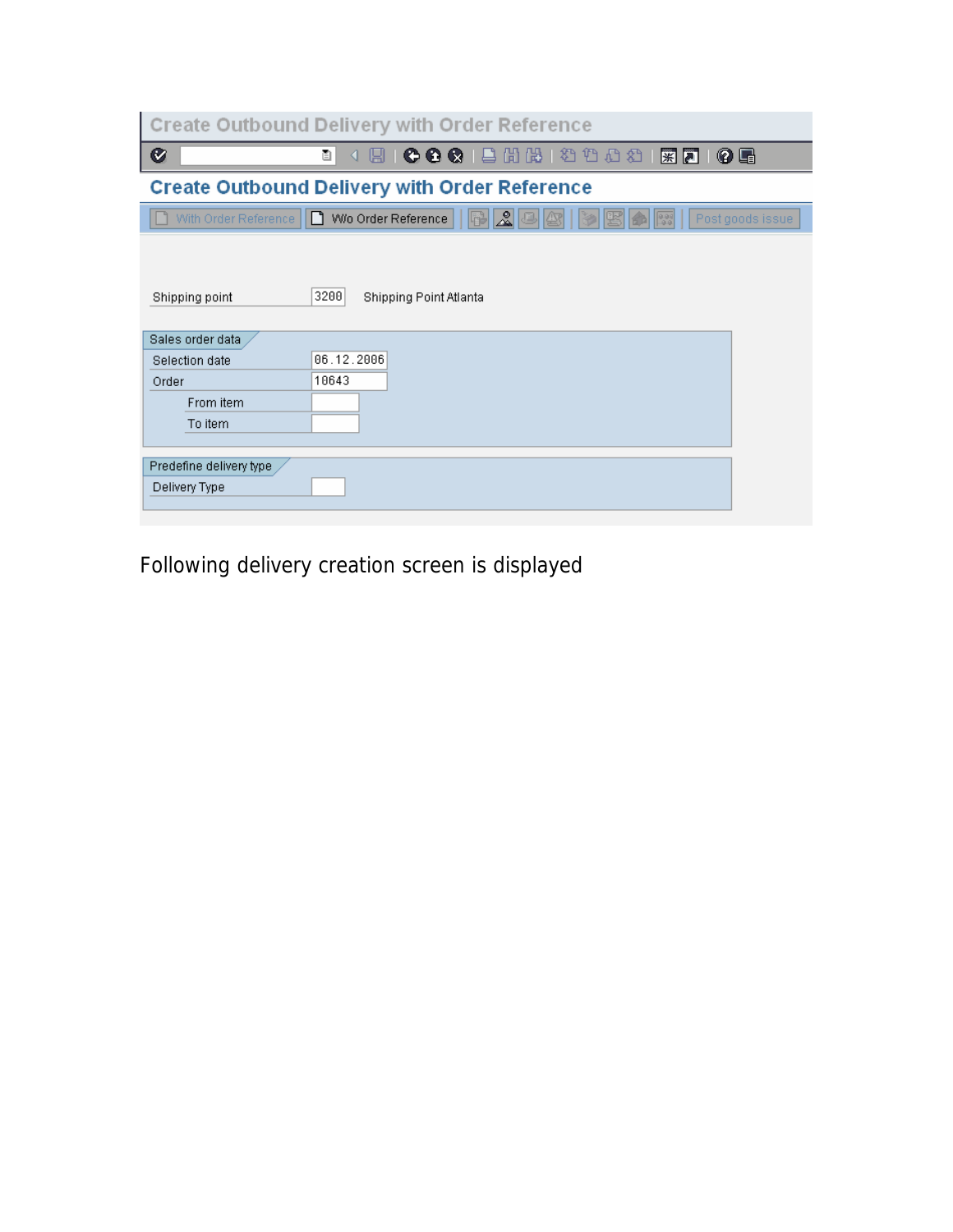| Delivery Create: Overview                                                                                                            |                |                                    |                                                   |     |                       |                     |    |  |        |                         |           |
|--------------------------------------------------------------------------------------------------------------------------------------|----------------|------------------------------------|---------------------------------------------------|-----|-----------------------|---------------------|----|--|--------|-------------------------|-----------|
| Ø<br>Ō<br>◁                                                                                                                          |                |                                    |                                                   |     |                       |                     |    |  |        |                         |           |
| <b>Delivery Create: Overview</b>                                                                                                     |                |                                    |                                                   |     |                       |                     |    |  |        |                         |           |
| $\triangleright$ $\triangleright$ $\triangleright$<br>20<br>昭日<br>國<br>Post goods issue<br>啼                                         |                |                                    |                                                   |     |                       |                     |    |  |        |                         |           |
| 06.12.2006<br>Document Date<br>Outbound deliv.<br>Ð<br>300713<br>Brighton Inc / 225 SYCAMORE ROAD / VESTAL NY 13850<br>Ship-to party |                |                                    |                                                   |     |                       |                     |    |  |        |                         |           |
|                                                                                                                                      | Item Overview  | Picking                            | Loading<br>Transport                              |     | Status Overview       | Goods Movement Data |    |  |        |                         |           |
|                                                                                                                                      | Planned GI     | 08.12.2006                         | 00:0.                                             |     | <b>Total Weight</b>   | 20.50               | KG |  |        |                         |           |
|                                                                                                                                      | Actual GI date |                                    |                                                   |     | No.of packages        |                     |    |  |        |                         |           |
|                                                                                                                                      | All items      |                                    |                                                   |     |                       |                     |    |  |        |                         |           |
|                                                                                                                                      | Item           | Material                           | Delivery quantity                                 |     | <b>SU</b> Description |                     |    |  |        | <b>B.</b> ItCa PV Batch | Val. type |
|                                                                                                                                      | $\mathbf{10}$  | $M - 10$                           | 1                                                 | PC. | Flatscreen MS 1775P   |                     |    |  | TAN AA |                         |           |
|                                                                                                                                      |                |                                    | Θ                                                 |     |                       |                     |    |  |        |                         |           |
|                                                                                                                                      |                |                                    |                                                   |     |                       |                     |    |  |        |                         |           |
|                                                                                                                                      |                |                                    |                                                   |     |                       |                     |    |  |        |                         |           |
|                                                                                                                                      |                |                                    |                                                   |     |                       |                     |    |  |        |                         |           |
|                                                                                                                                      |                |                                    |                                                   |     |                       |                     |    |  |        |                         |           |
|                                                                                                                                      |                |                                    |                                                   |     |                       |                     |    |  |        |                         |           |
|                                                                                                                                      |                |                                    |                                                   |     |                       |                     |    |  |        |                         |           |
|                                                                                                                                      |                |                                    |                                                   |     |                       |                     |    |  |        |                         |           |
|                                                                                                                                      |                |                                    |                                                   |     |                       |                     |    |  |        |                         |           |
|                                                                                                                                      |                |                                    |                                                   |     |                       |                     |    |  |        |                         |           |
|                                                                                                                                      |                |                                    |                                                   |     |                       |                     |    |  |        |                         |           |
|                                                                                                                                      |                |                                    |                                                   |     |                       |                     |    |  |        |                         |           |
|                                                                                                                                      |                |                                    | $\overline{\mathcal{A}}$ $\overline{\mathcal{F}}$ |     |                       |                     |    |  |        |                         |           |
|                                                                                                                                      |                | <b>QBBBB</b><br>$  \mathfrak{A}  $ | ገ<br><b>Batch split</b>                           |     | 郾<br>Main items       | All items           |    |  |        |                         |           |

To Check Availability select item and go to Menu and click on Environment  $\rightarrow$  Availability

Availability overview is displayed for the item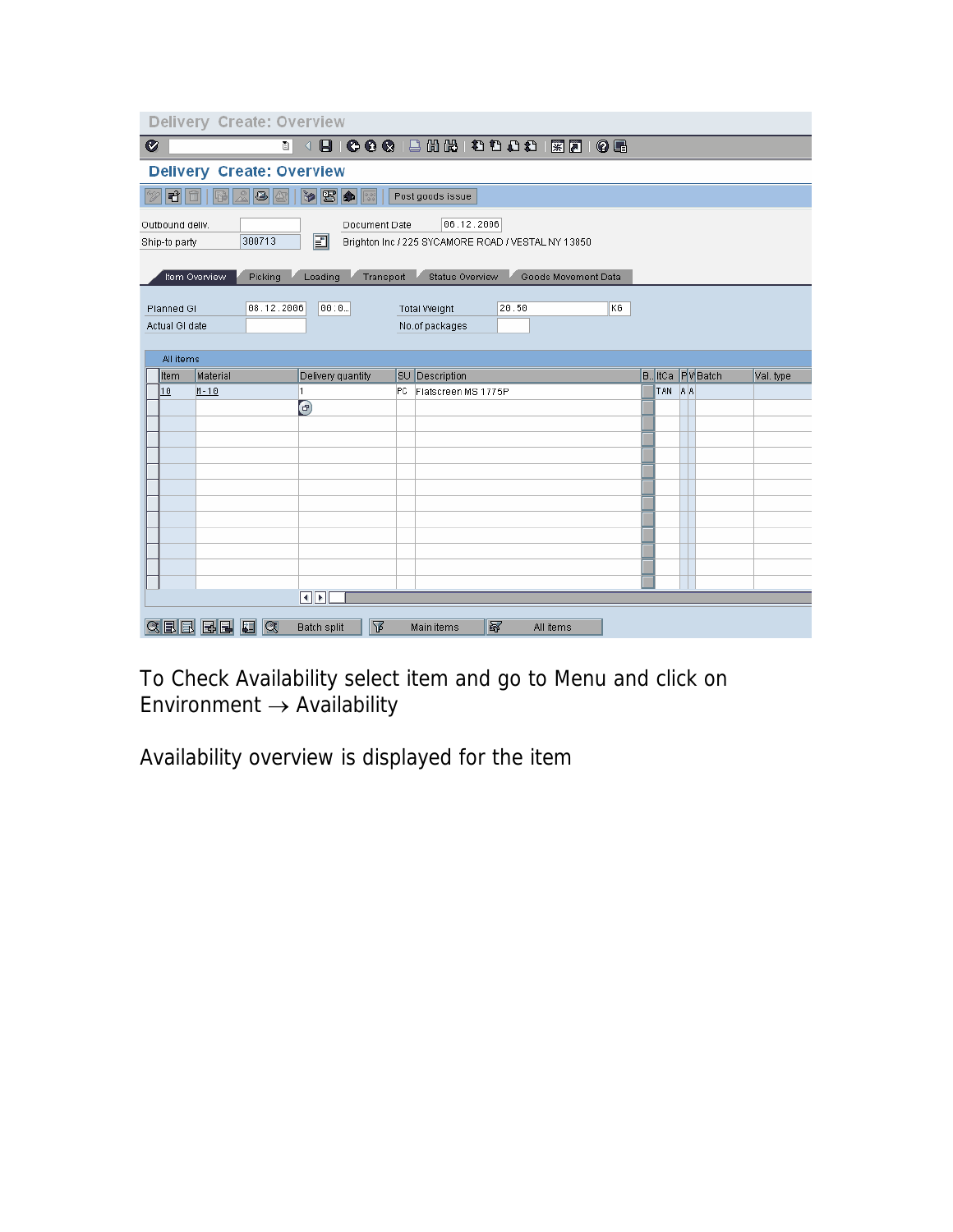| <b>Availability Overview</b>                                                                                                            |                   |           |              |                          |  |  |  |
|-----------------------------------------------------------------------------------------------------------------------------------------|-------------------|-----------|--------------|--------------------------|--|--|--|
| Ø<br>O I                                                                                                                                |                   |           |              |                          |  |  |  |
| <b>Availability Overview</b>                                                                                                            |                   |           |              |                          |  |  |  |
| <b>x</b> $\frac{1}{2}$ Stock $\frac{1}{2}$ Stock $\frac{1}{2}$ Totals records $\frac{1}{2}$ Totals records $\frac{1}{2}$ Scope of check |                   |           |              |                          |  |  |  |
| $M - 10$<br>Material                                                                                                                    |                   |           |              |                          |  |  |  |
| Flatscreen MS 1775P                                                                                                                     |                   |           |              |                          |  |  |  |
| 3200<br>Plant<br>Avail, check                                                                                                           | 02 <br>Check.rule | B.        |              |                          |  |  |  |
| 3200<br>MRP area<br>$\boxed{\triangleright}$ With regmts gtys                                                                           |                   |           |              |                          |  |  |  |
| PC.<br><b>Base Unit</b>                                                                                                                 |                   |           |              |                          |  |  |  |
| Totals display                                                                                                                          |                   |           |              |                          |  |  |  |
| 573<br>Receipts                                                                                                                         |                   |           |              |                          |  |  |  |
| 68<br>Confrmd issues<br>Issues                                                                                                          | 68                |           |              |                          |  |  |  |
|                                                                                                                                         |                   |           |              |                          |  |  |  |
| <b>ATP</b> situation                                                                                                                    |                   |           |              |                          |  |  |  |
| MRP  MRP element data<br>Date                                                                                                           | Rec./regd.gty     | Confirmed | Cum. ATP qty | 而                        |  |  |  |
| 06.12.2006 Stock                                                                                                                        | 369               |           | 301          | $\overline{\phantom{a}}$ |  |  |  |
| 17.11.2003 Deliy   Totals record                                                                                                        |                   |           |              | ≂                        |  |  |  |
|                                                                                                                                         | 68.               | 68        | 301          |                          |  |  |  |
| 03.03.2004 PchOrd Totals record                                                                                                         | 51                |           | 352          |                          |  |  |  |
| 03.09.2004 PchOrd Totals record                                                                                                         | 51                |           | 403          |                          |  |  |  |
| 21.09.2004 PchOrd Totals record                                                                                                         | 51                |           | 454          |                          |  |  |  |
| 25.09.2004 PchOrd Totals record                                                                                                         | 51                |           | 505          |                          |  |  |  |
| 06.12.2006 SimReqSimulated requirements                                                                                                 | 1.                |           | 505          |                          |  |  |  |
| 06.12.2006 StLcSt 0001                                                                                                                  | 369               |           | 301          |                          |  |  |  |
| 17.11.2003 Deliy   Totals record                                                                                                        | 68.               | 68        | 301          |                          |  |  |  |
| 03.03.2004 PchOrd Totals record                                                                                                         | 51                |           | 352          | $\overline{ }$           |  |  |  |
| 03.09.2004 PchOrd Totals record                                                                                                         | 51                |           | 403          | $\overline{\mathbf{v}}$  |  |  |  |
| $\overline{ \cdot }$                                                                                                                    |                   |           | ৰাচ          |                          |  |  |  |

The screen would give the cumulative receipts and issues and the available stock situation for the material in the plant.

The Checking Group and checking rule used for availability is also displayed.

The scope of check can be seen in this screen by clicking on Scope of check

The scope of check for availability gets displayed.